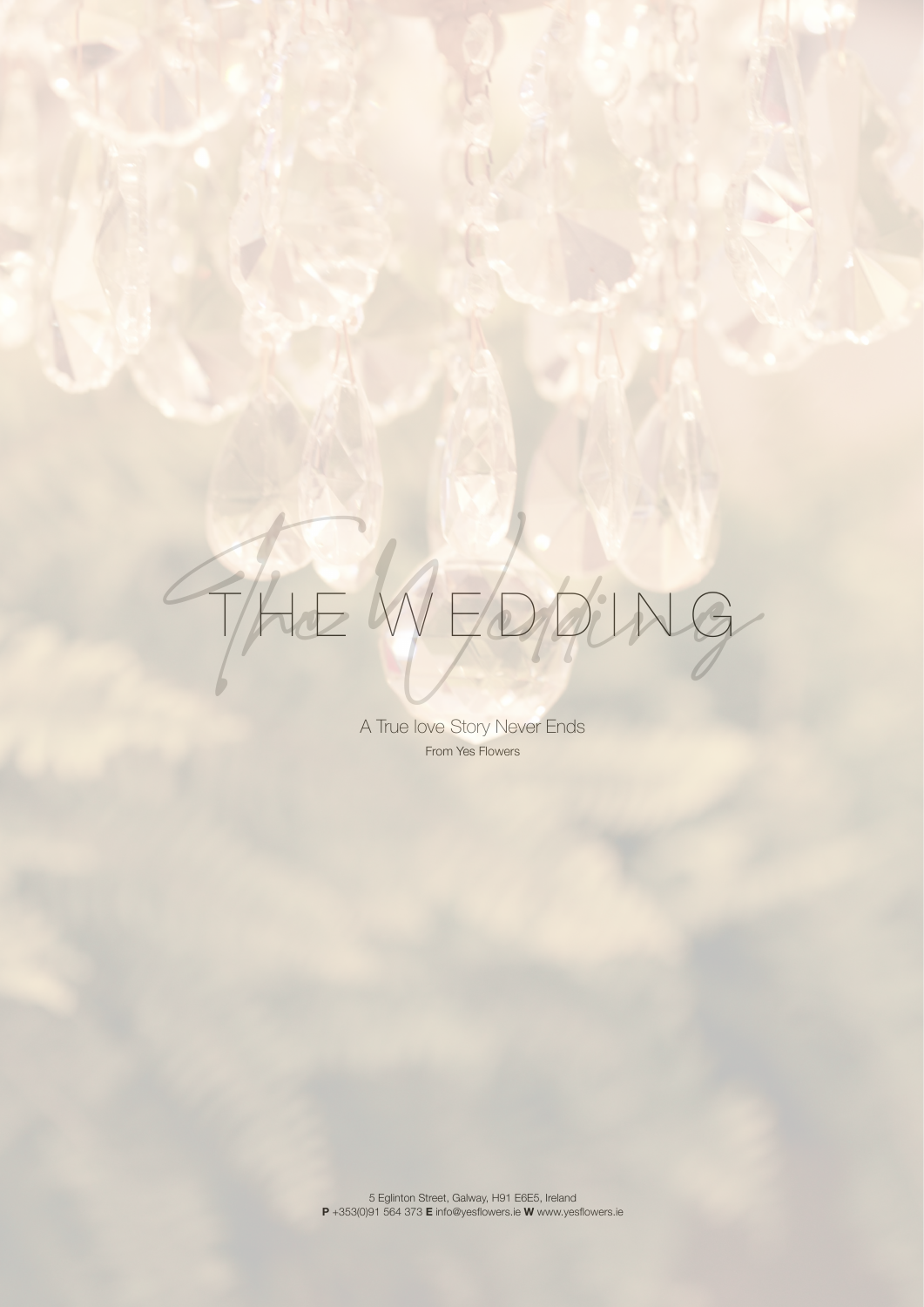Welcome T O Y O U

The most special day of your life is just around the corner and we are here to help you every step of the way, taking the stress out of organising, leaving you to enjoy the excitement of planning your very special wedding day! Whether it be a large church wedding, an intimate civil ceremony, a Marquee or a hotel celebration, we will help you to find your perfect fit.

At Yes Flowers we work closely with our clients to create the perfect wedding ceremony and reception design. If you have a strong vision or a blank canvas, Yes Flowers designers and florists will blend your individual ideas together with out experience and knowledge to make your wedding truly beautiful and unforgettable.

We have a wealth of experience creating stunning floral displays for a variety of wedding and civil ceremonies. Whether you prefer contemporary design or something more traditional, if you have a theme to follow or you would like something new and innovative, together we will help realise your vision.

Every couple is individual and has different wishes, dreams and expectations, so get in touch to discuss all the different options available and let us help you find what is just right for you.

To book a consultation or for further information on our Wedding service, you can contact us directly on +353(0)91 564 373 or e-mail us at [info@yesflowers.ie](mailto:info@yesflowers.ie).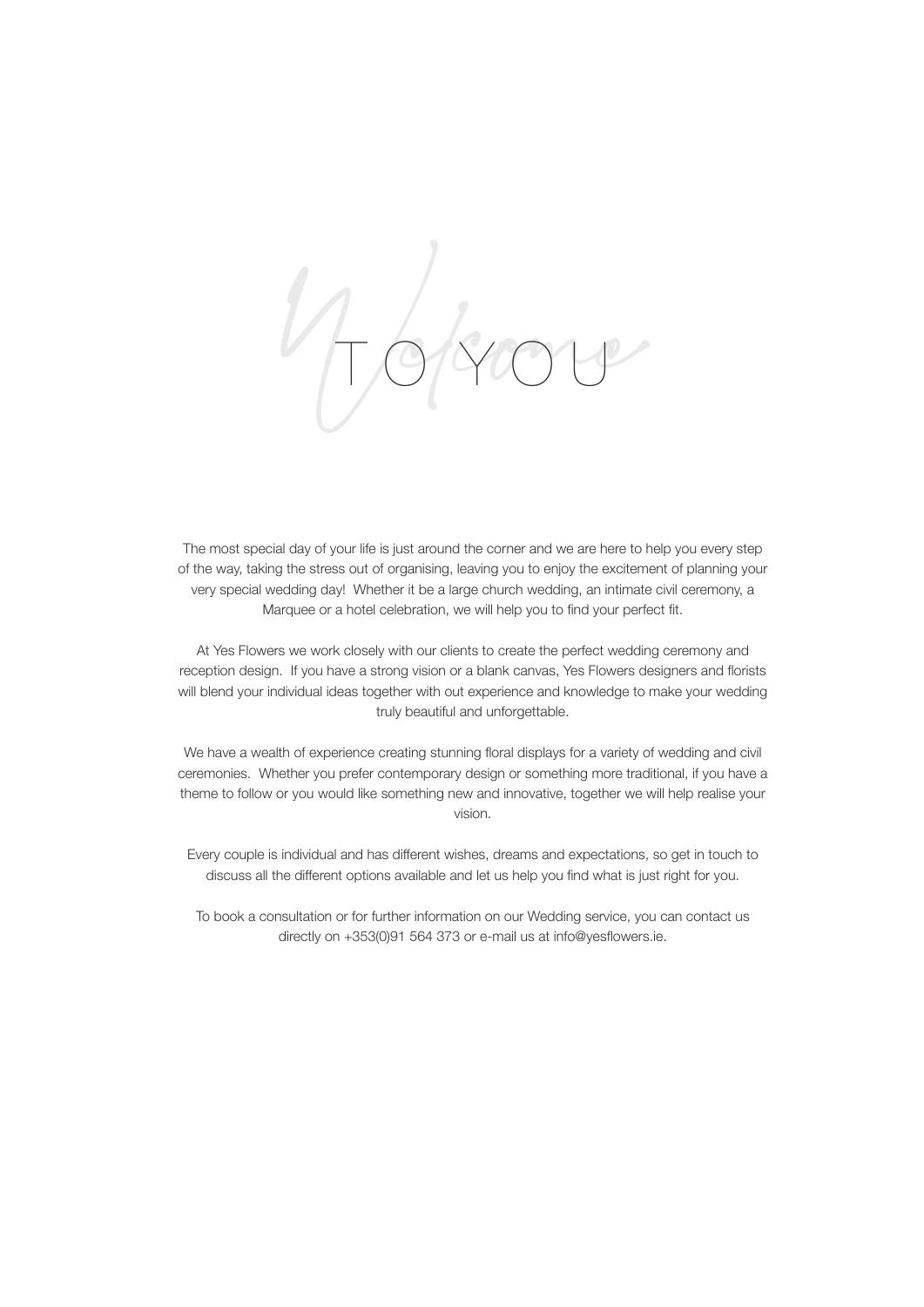

Bridal Bouquet Bespoke floral design created to each brides specification €120.00 - €300.00

Brides Maid Bouquets Bespoke floral design created to complement the bride €85.00 - €150.00

Flower Girl Bouquet Pretty little somethings that will make every little girl feel extra special €35.00 - €65.00

Flower Girl Posy Ball Pretty little somethings that will make every little girl feel extra special €45.00 - 85.00

> Gents Buttonhole Gents buttonhole or buttoner, small and tasteful €15.00 - €20.00

Childs Buttonhole For special little men, small and tasteful €8.00 - €12.00

Ladies Pin Corsage Customised to complement the individual €20.00 - €45.00

Ladies Wrist Corsage Customised to complement the individual €30.00 - €65.00

Fresh Flower Hair Crown (Half Ring) Customised to complement the individual €35.00 - €65.00

Fresh Flower Hair Crown (Full Ring) Customised to complement the individual €65.00 - €85.00

Loose wired Hair Flowers Customised to complement the individual €2.00 - €6.00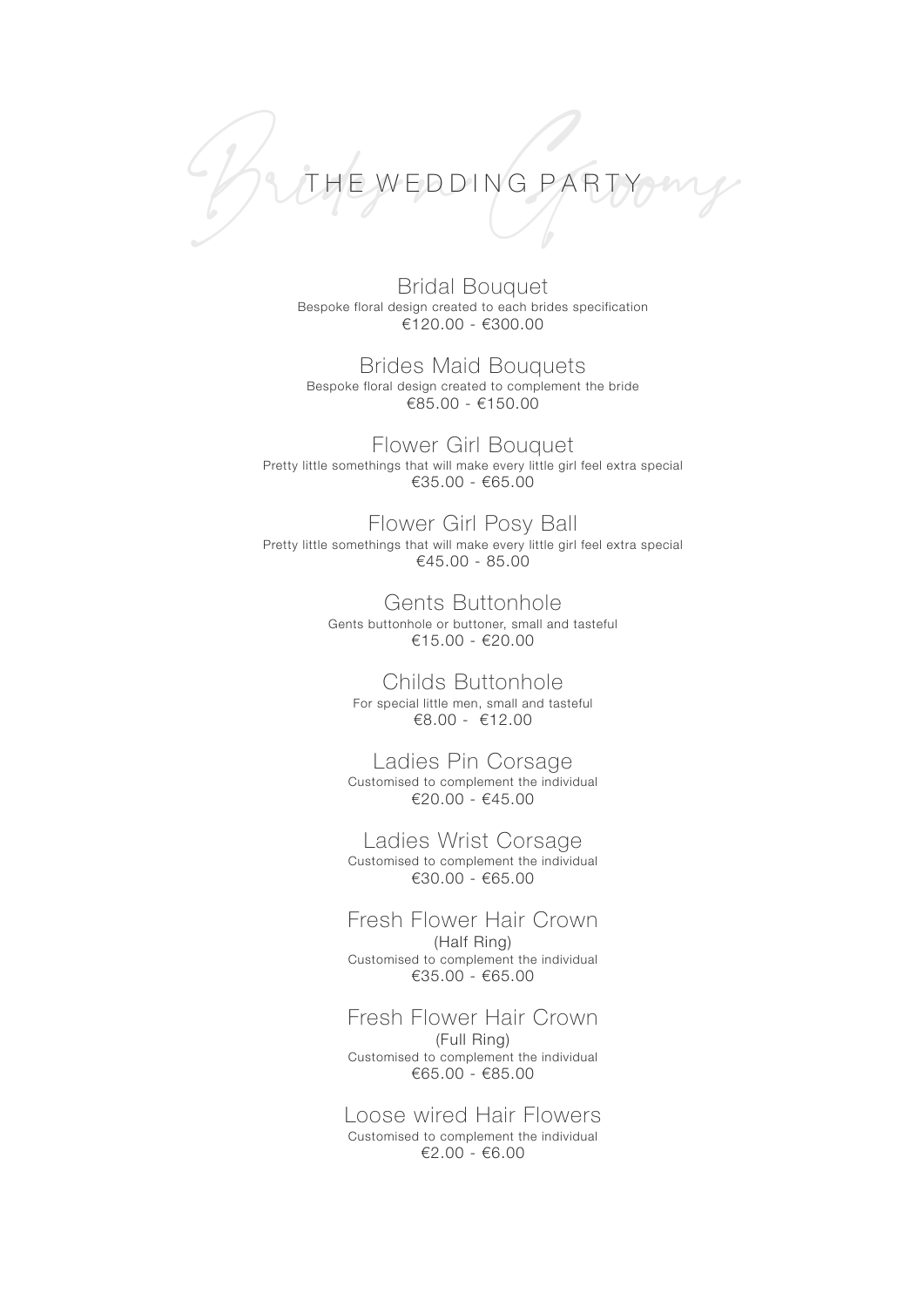# THE CEREMONY THE CEREMONY

# Ceremony Arrangement

(Including Unity Candles) A volumes and luxurious ceremony centrepiece €120.00 - €200.00 Hotel Ceremony €350.00 - €600.00 Church Ceremony

Pedestal Arrangement Beautifully complementing the main altar arrangement €150.00 - €350.00

# Pedestal Arrangement

(Including Rented Urn & Pilar) Beautifully complementing the main altar arrangement, Part of out rental collection €250.00 - €650.00

# Floral Aisle Pew End Bouquet

The perfect way to escort the aisle €25.00 - €45.00

## Floral Arch

(Full Arch) Whimsical and romantic, the perfect entrance, Part of out rental collection €1,200.00 - €3,500.00

## Floral Arch

(Crown Arch) Whimsical and romantic, the perfect entrance, Part of out rental collection €500.00 - €2,000.00

# Floral Topiary

(Pair) A stylish way to dress the entrance, Part of out rental collection, Part of out rental collection €300.00 - €500.00

## Floral Pilars

(Pair) Chis and modern for the perfect entrance, Part of out rental collection €850.00 - €2,000.00

Carpet Runner Available in traditional red or chic white, Part of out rental collection €150.00 - €350.00

#### Lantern

Part of out rental collection €25.00 or €65.00 with Flowers